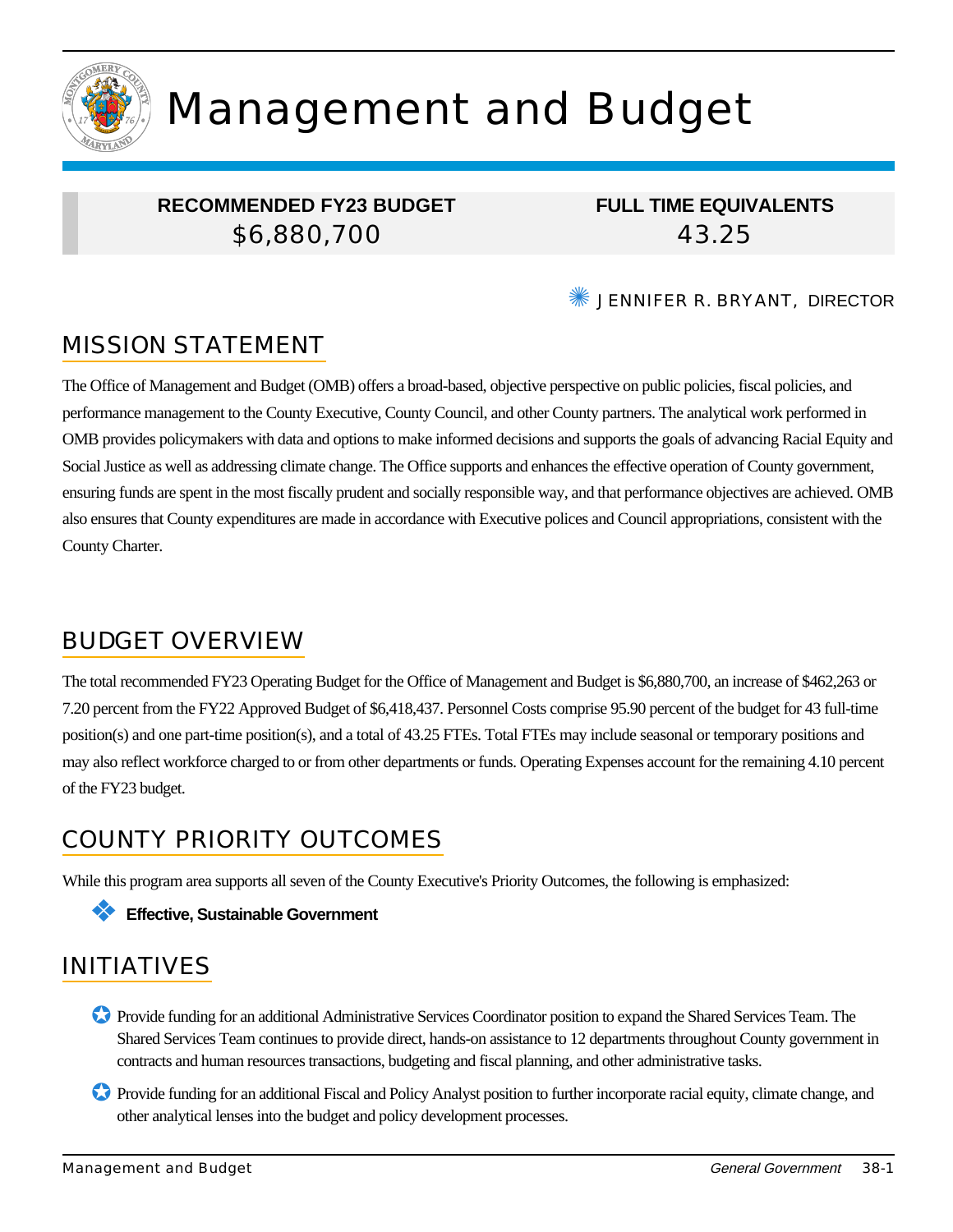- ✪ During the development of the FY23 County Executive's Recommended Budget, the Office of Management and Budget planned and executed seven operating budget forums to provide residents an opportunity to have their voices heard. For the first time in history, one budget forum was conducted in Spanish making these forums more accessible and interactive.
- ✪ Along with the County Executive's Innovation and Civic Design Team, implemented the County Executive's Employee Input Initiative that encouraged employees to submit ideas that make work easier, improve customer service, make outcomes better, save money, contribute to smarter spending, and make government better. The submitted ideas were evaluated for implementation level of effort, value for money, staffing needs, feasibility, and benefit. In total, 125 ideas were submitted by 74 employees in 20 departments.

# INNOVATIONS AND PRODUCTIVITY IMPROVEMENTS

- **Examplemented a new Position Budgeting System (BASIS -Workforce) to replace the onerous legacy** workforce system that has been in existence since 2011. The new system is more user-friendly, integrates seamlessly with OMB systems and other Countywide fiscal and personnel systems, and provides a more accurate approach to salary and benefits calculations.
- ✹ Coordinated interdepartmental efforts on the tracking and usage of Federal COVID-19 assistance this included coordinating the compilation of the extensive documentation required to submit eligible emergency expenditures for reimbursement from the Federal Emergency Management Agency (FEMA), as well as coordinating Federal Coronavirus Relief Funds and Federal American Rescue Plan Act Funds to ensure accurate reporting to the U.S. Treasury Department on use of the funds.
- **K** Incorporated racial equity and social justice analysis as well as climate change analysis into the budget development and decision-making process for both the FY23 County Executive's recommended operating and capital budgets, including the development of interactive mapping tools to help inform the County's ongoing equity work.
- **K** Maintained the County's public-facing Covid-19 dashboard, keeping the public informed on the metrics related to the pandemic, including case rates, hospitalization data, and vaccination rates.
- **K** In partnership with the Office of Legislative Oversight, the Office of Intergovernmental Relations, Montgomery County Public Schools, and County Council staff, worked to improve State legislation and regulations to generate \$82.5 million in increased State Aid for School Construction. This includes over \$300 million in Built to Learn funding.

# PROGRAM CONTACTS

Contact Chris Mullin of the Office of Management and Budget at 240.777.2772 for more information regarding this department's operating budget.

### PROGRAM PERFORMANCE MEASURES

Performance measures for this department are included below (where applicable). The FY22 estimates reflect funding based on the FY22 Approved Budget. The FY23 and FY24 figures are performance targets based on the FY23 Recommended Budget and funding for comparable service levels in FY24.

| <b>Measure</b>                                                                   | <b>FY20</b> | <b>FY21</b> | Actual Actual Estimated Target Target | FY22 FY23 FY24    |     |
|----------------------------------------------------------------------------------|-------------|-------------|---------------------------------------|-------------------|-----|
| <b>Program Measures</b>                                                          |             |             |                                       |                   |     |
| Public engagement with budget: Attendance at budget forums <sup>1</sup>          | N/A         | N/A         | N/A                                   | N/A               | N/A |
| Overall Government Finance Officers Association (GFOA) Distinguished Budget      |             | 96.8% 97.7% |                                       |                   |     |
| Presentation Award ratings: Percent rated outstanding or proficient <sup>2</sup> |             |             |                                       | 96.8% 96.8% 96.8% |     |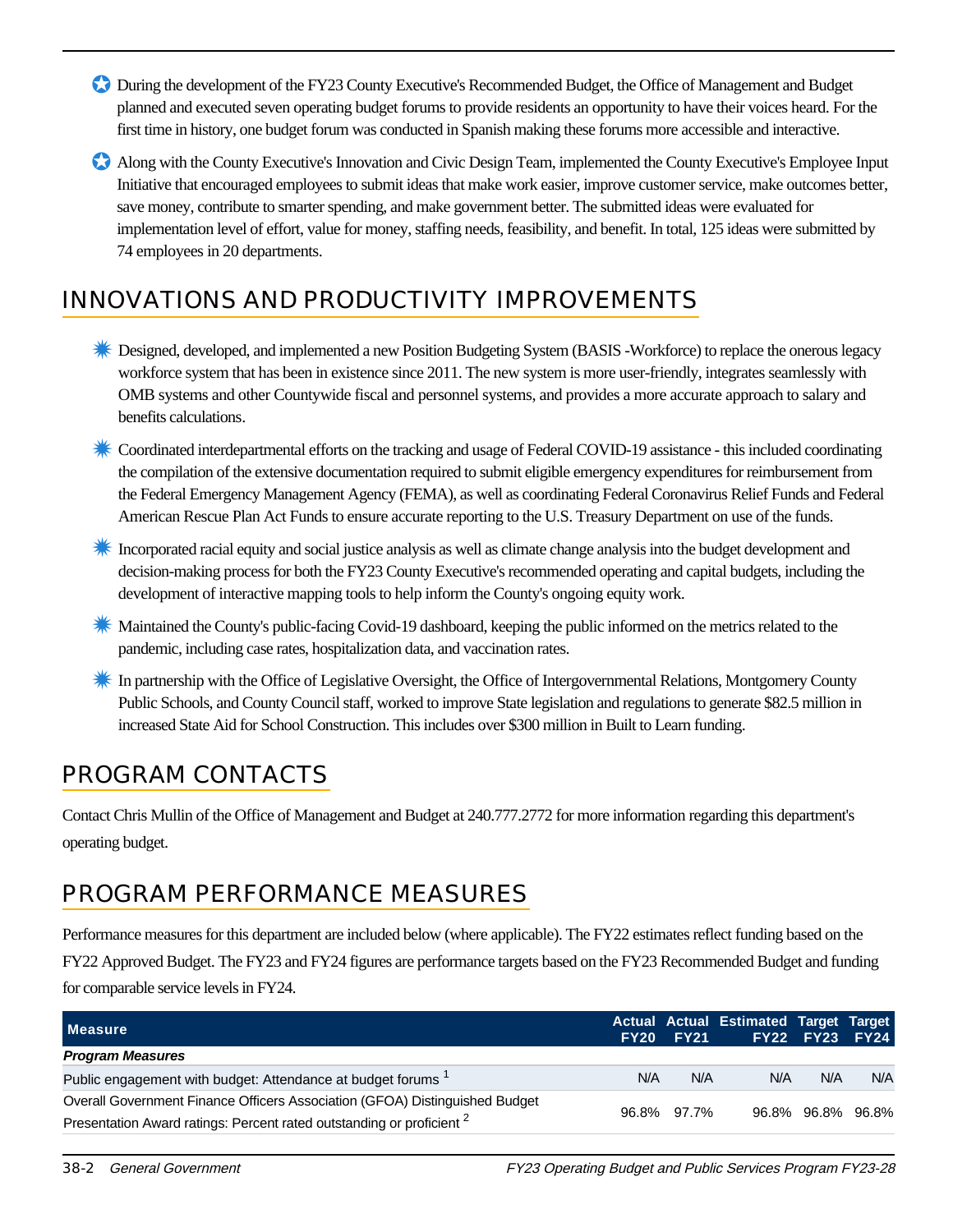| <b>Measure</b>                                                 |     | <b>FY20 FY21</b> | Actual Actual Estimated Target Target | <b>FY22 FY23 FY24</b> |     |
|----------------------------------------------------------------|-----|------------------|---------------------------------------|-----------------------|-----|
| Percent of staff satisfied with usefulness of OMB IT systems 3 | N/A | N/A              | N/A                                   | 90%                   | 95% |

**1** In person budget forums were suspended in 2020 due to social distancing restrictions related to COVID-19, and budget forums transitioned to an online platform.

**2** The fiscal year shown for GFOA rating corresponds to the fiscal year during which the budget was prepared (e.g. FY20 GFOA results apply to FY21 budget document, which was prepared during FY20).

**3** Survey was not administered in FY20-22 due to Covid-19 and implementation of the BASIS-Workforce system

# PROGRAM DESCRIPTIONS

### Fiscal, Policy, and Performance Analysis

The Fiscal, Policy, and Performance Analysis Program is comprised of three teams: the Fiscal and Policy Analysis Team, the Performance Analysis Team (CountyStat), and the Shared Services Team. Together, these teams ensure prudent management of County resources and services to achieve desired outcomes. Staff on the Fiscal and Policy Analysis Team prepare the County's Operating and Capital Budgets, Public Services Program, and Capital Improvement Program ensuring compliance with the County Charter and the decisions of elected officials. The Performance Analysis Team provides data analytics services to improve performance and support for ongoing monitoring the effectiveness of County government services to improve performance, reinforce accountability, and focus on results. The Shared Services Team promotes the efficient use of County resources by providing core administrative and business functions to smaller County departments and offices, thereby allowing those departments and offices to focus their duties directly on their core missions and functions.

|                                            | <b>Actual</b><br><b>FY21</b> | <b>Budget</b><br><b>FY22</b> | <b>Estimate</b><br><b>FY22</b> | <b>Recommended</b><br><b>FY23</b> | %Chg<br><b>Bud/Rec</b> |
|--------------------------------------------|------------------------------|------------------------------|--------------------------------|-----------------------------------|------------------------|
| <b>COUNTY GENERAL FUND</b>                 |                              |                              |                                |                                   |                        |
| <b>EXPENDITURES</b>                        |                              |                              |                                |                                   |                        |
| Salaries and Wages                         | 4,048,381                    | 4,962,657                    | 4,464,628                      | 5,362,025                         | 8.1%                   |
| <b>Employee Benefits</b>                   | 1,032,115                    | 1,174,474                    | 1,126,693                      | 1,236,645                         | 5.3%                   |
| <b>County General Fund Personnel Costs</b> | 5,080,496                    | 6,137,131                    | 5,591,321                      | 6,598,670                         | 7.5%                   |
| <b>Operating Expenses</b>                  | 325,359                      | 281,306                      | 142,539                        | 282,030                           | 0.3%                   |
| <b>County General Fund Expenditures</b>    | 5,405,855                    | 6,418,437                    | 5,733,860                      | 6,880,700                         | 7.2%                   |
| <b>PERSONNEL</b>                           |                              |                              |                                |                                   |                        |
| Full-Time                                  | 41                           | 41                           | 41                             | 43                                | 4.9%                   |
| Part-Time                                  | 1                            | 1                            | $\overline{\mathbf{A}}$        | $\overline{\mathbf{A}}$           |                        |
| <b>FTEs</b>                                | 41.25                        | 41.25                        | 41.25                          | 43.25                             | 4.9%                   |

### BUDGET SUMMARY

#### FY23 RECOMMENDED CHANGES

**Expenditures FTEs**

#### **COUNTY GENERAL FUND**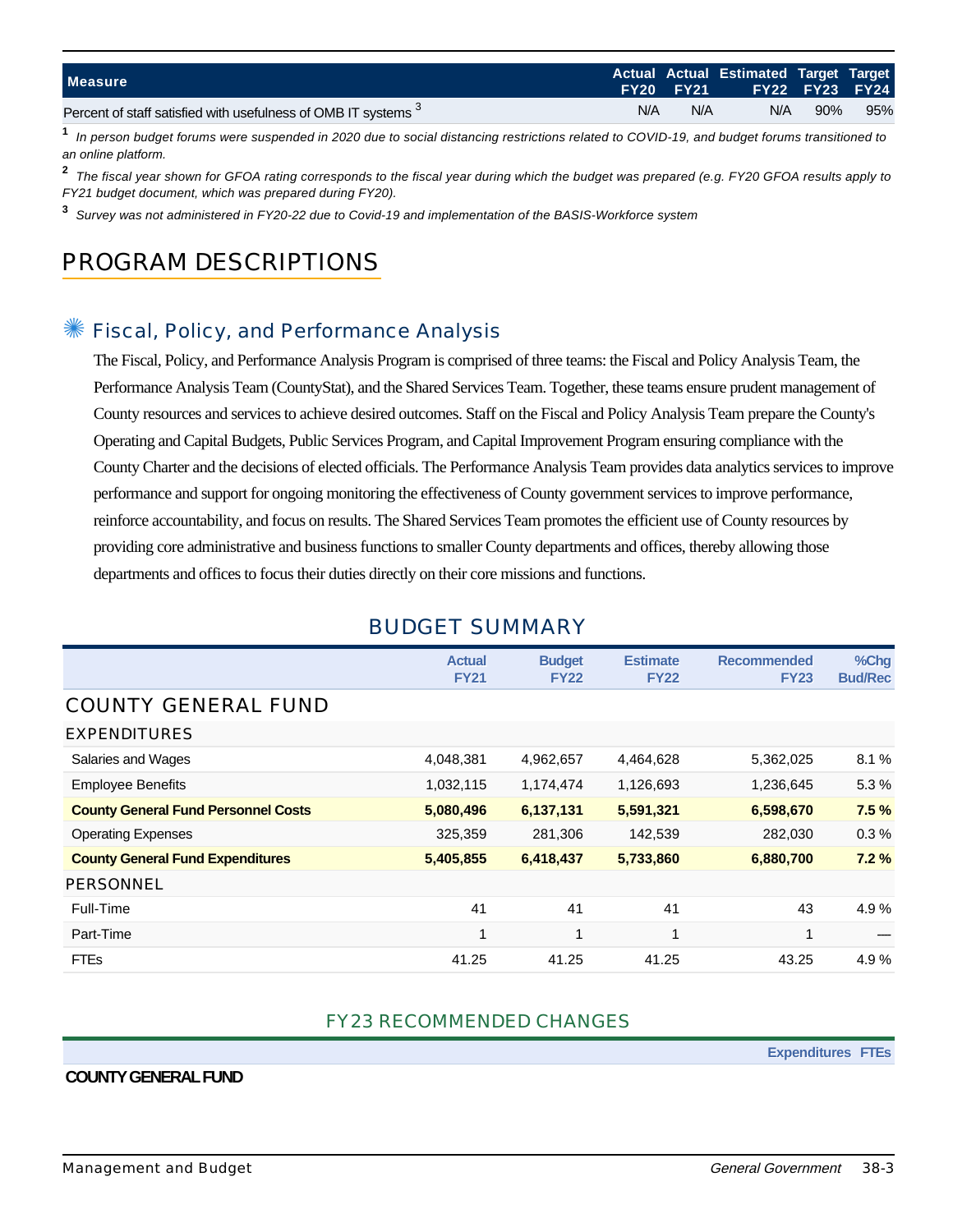#### FY23 RECOMMENDED CHANGES

**Expenditures FTEs**

#### **FY22 ORIGINAL APPROPRIATION 6,418,437 41.25**

| <b>Changes (with service impacts)</b>                                                                            |                 |          |
|------------------------------------------------------------------------------------------------------------------|-----------------|----------|
| Add: Fiscal and Policy Analyst Position [Fiscal, Policy, and Performance Analysis]                               | 94,956 1.00     |          |
| Add: Administrative Services Coordinator Position for Shared Services [Fiscal, Policy, and Performance Analysis] | 94,956          | 1.00     |
| Other Adjustments (with no service impacts)                                                                      |                 |          |
| Increase Cost: Elimination of One-Time Items Approved in FY22                                                    | 127,615 0.00    |          |
| Increase Cost: Annualization of FY22 Compensation Increases                                                      | 99,003 0.00     |          |
| Increase Cost: FY23 Compensation Adjustment                                                                      | 60.624 0.00     |          |
| Increase Cost: Printing and Mail Adjustment                                                                      |                 | 724 0.00 |
| Decrease Cost: Retirement Adjustment                                                                             | (15,615)        | 0.00     |
| <b>FY23 RECOMMENDED</b>                                                                                          | 6,880,700 43.25 |          |

#### CHARGES TO OTHER DEPARTMENTS

| <b>Charged Department</b>  | <b>Charged Fund</b>            | <b>FY22</b><br><b>Total</b> <sup>\$</sup> | <b>FY22</b><br><b>FTEs</b> | <b>FY23</b><br><b>Total</b> <sup>\$</sup> | <b>FY23</b><br><b>FTEs</b> |
|----------------------------|--------------------------------|-------------------------------------------|----------------------------|-------------------------------------------|----------------------------|
| <b>COUNTY GENERAL FUND</b> |                                |                                           |                            |                                           |                            |
| Human Resources            | Employee Health Self Insurance | 99.619                                    | 0.50                       | 99.619                                    | 0.50                       |
|                            |                                |                                           |                            |                                           |                            |

#### FUNDING PARAMETER ITEMS

CE RECOMMENDED (\$000S)

| <b>Title</b>                                                                                                                                                                                                    | <b>FY23</b> | <b>FY24</b> | <b>FY25</b> | <b>FY26</b> | <b>FY27</b> | <b>FY28</b> |
|-----------------------------------------------------------------------------------------------------------------------------------------------------------------------------------------------------------------|-------------|-------------|-------------|-------------|-------------|-------------|
| <b>COUNTY GENERAL FUND</b>                                                                                                                                                                                      |             |             |             |             |             |             |
| <b>EXPENDITURES</b>                                                                                                                                                                                             |             |             |             |             |             |             |
| <b>FY23 Recommended</b>                                                                                                                                                                                         | 6.881       | 6,881       | 6,881       | 6,881       | 6,881       | 6,881       |
| No inflation or compensation change is included in outyear projections.                                                                                                                                         |             |             |             |             |             |             |
| <b>Annualization of Positions Recommended in FY23</b>                                                                                                                                                           | 0           | 16          | 16          | 16          | 16          | 16          |
| New positions in the FY23 budget are generally assumed to be filled at least two months after the fiscal year begins. Therefore, the above<br>amounts reflect annualization of these positions in the outyears. |             |             |             |             |             |             |
| <b>Labor Contracts</b>                                                                                                                                                                                          | 0           | 206         | 206         | 206         | 206         | 206         |
| These figures represent the estimated annualized cost of general wage adjustments, service increments, and other negotiated items.                                                                              |             |             |             |             |             |             |
| <b>Subtotal Expenditures</b>                                                                                                                                                                                    | 6,881       | 7,103       | 7,103       | 7,103       | 7,103       | 7,103       |

#### ANNUALIZATION OF FULL PERSONNEL COSTS

|                                    | <b>FY23 Recommended</b>  | <b>FY24 Annualized</b> |                          |      |
|------------------------------------|--------------------------|------------------------|--------------------------|------|
|                                    | <b>Expenditures FTEs</b> |                        | <b>Expenditures FTEs</b> |      |
| Fiscal and Policy Analyst Position | 94.956                   | 1.00                   | 103.056                  | 1.00 |